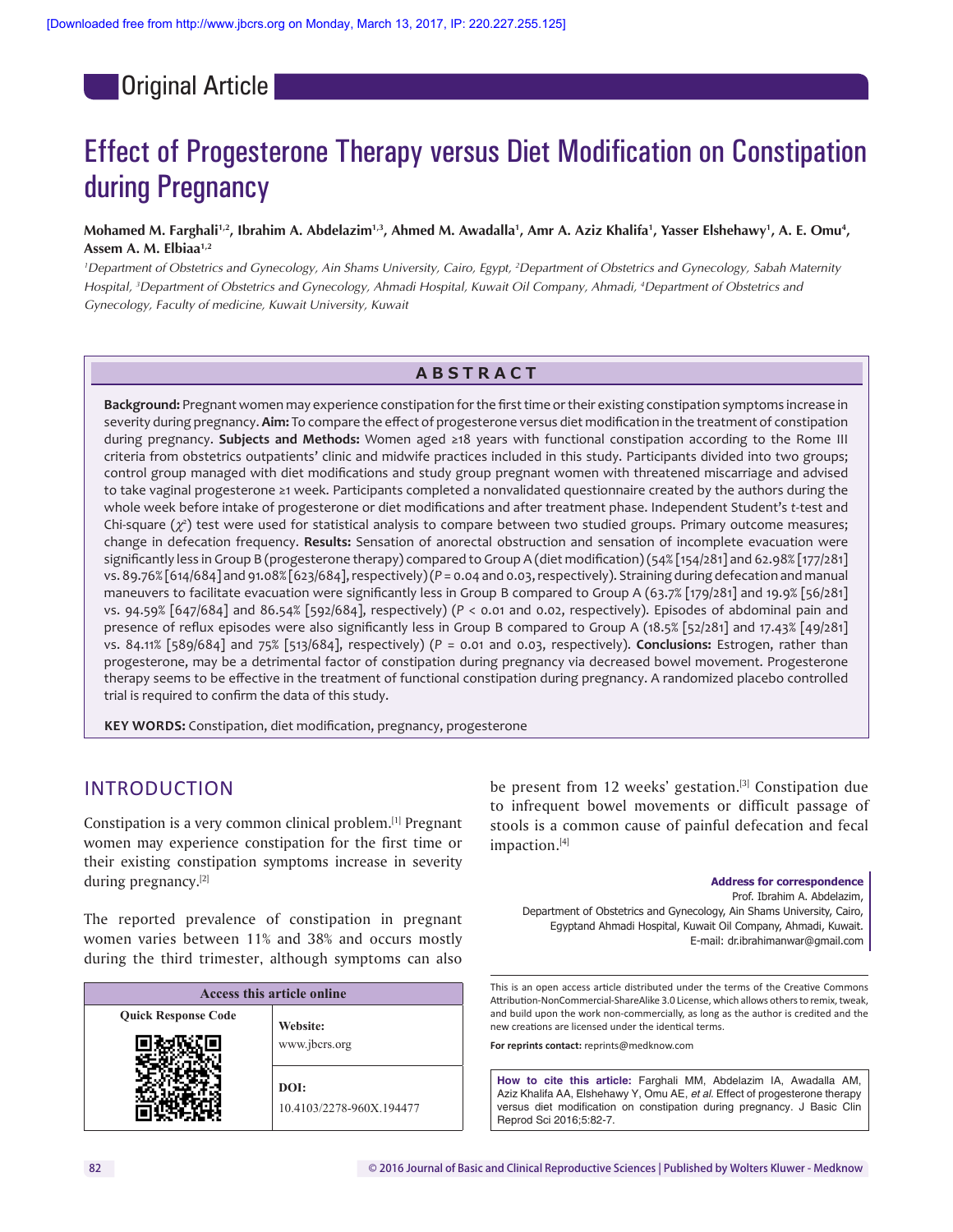Constipation usually manifested by straining during defecation, lumpy or hard stools, sensation of incomplete evacuation or anorectal obstruction, manual maneuvers to facilitate defecation, and/or less than three defecations per week.[5]

The pathophysiology underlying functional constipation is undoubtedly, multifactorial, and not well understood. Progressively, rising progesterone and estrogen levels have suggested as the cause of constipation during pregnancy.[6]

Besides discomfort of constipation symptoms, straining during defecating can damage the pudendal nerve and impair the supportive function of the pelvic floor musculature.[7] Furthermore, disturbed defecation can result in the development of uterovaginal prolapse.[8]

Therefore, it is important to recognize the symptoms of constipation and treat these complaints in early pregnancy. In clinical practice, laxatives and fiber are frequently used. Nowadays, there are few effective interventions published preventing or treating constipation during pregnancy.<sup>[9]</sup> There is weak evidence that increased fiber intake treating or improves constipation during pregnancy.[9] Vazquez conducted a systematic review and found that stimulant laxatives may be more effective than bulk laxatives in improving constipation in pregnancy, although adverse effects, such as abdominal pain and diarrhea, could limit their use.[10]

In addition, Vazquez found that dietary fiber may improve constipation in pregnant women compared with placebo and it is not clear whether increasing fluid intake improves constipation in pregnancy or not.<sup>[10]</sup>

Although progesterone has been the hormonal explication for many gastrointestinal symptoms that occur in pregnancy, including constipation, a recent study suggested the possibility that estrogen rather than progesterone may be responsible for the delay in gastric emptying and constipation in pregnancy.[11]

Oh *et al*. showed that administration of estrogen-induced constipation via a decrease in a bowel movement in mice but progesterone did not.<sup>[11]</sup> Oh *et al*. conclusion does not show agreement with the reports suggesting that progesterone is an important risk factor for constipation in women.[11-15]

This study designed to compare the effect of progesterone versus diet modification in the treatment of constipation during pregnancy.

# SUBJECTS AND METHODS

A total of 965 pregnant women with chronic constipation finally analyzed in this study after informed consent and approval of the Local Institute Ethical Committee of Maternity Hospital, Sabah area, Kuwait, from April 2012 to March 2015 [Figure 1].

Pregnant women <24 weeks with threatened miscarriage and functional constipation according to the Rome III criteria (lasting for at least 2 weeks with symptom onset during pregnancy) included in the study group. The presence of singleton pregnancy, with positive fetal heart activity, gestational age <24 weeks by date, and confirmed by ultrasound.

Functional constipation diagnosed if there was at least  $\geq 2$ of Rome III criteria; (1) straining during defecations, lumpy or hard stools in defecations, sensation of incomplete evacuation or anorectal obstruction/blockage, manual maneuvers to facilitate defecation for at least 25% of defecations, fewer than three defecations per week. (2) Loose stools are rarely present without the use of laxatives or (3) insufficient criteria for irritable bowel syndrome.

Women with endocrine disorders (hypothyroidism), Hirschsprung's disease, spinal anomalies, anorectal pathology, inflammatory bowel disease, previous gastrointestinal surgery excluded from this study. In addition, women with pregnancy-induced hypertension, gestational diabetes mellitus, antepartum hemorrhage or placenta previa, women allergic to progesterone preparations, women on progesterone therapy for 2 weeks before inclusion in this study, multiple gestation, uterine anomalies or fetal anomalies or absence of fetal cardiac activity also excluded from this study.

All participants completed a nonvalidated questionnaire created by the authors about their defecation frequency, sensation of incomplete evacuation, sensation of anorectal obstruction, straining during defecation, manual maneuvers to facilitate defecation during the whole week before intake of progesterone, or diet modifications. In addition, gastrointestinal symptoms such as abdominal pain, reflux episodes, and diarrhea evaluated.

Furthermore, a general medical history and the use of medication recorded. Information and education about functional constipation given to studied women. Before the start of the progesterone treatment, all subjects received rectal tap water enema once daily for 3 days to achieve rectal disimpaction and to create a homogeneous study group. No limitation on the use of tap water enema by our Institutional Review Board.[16]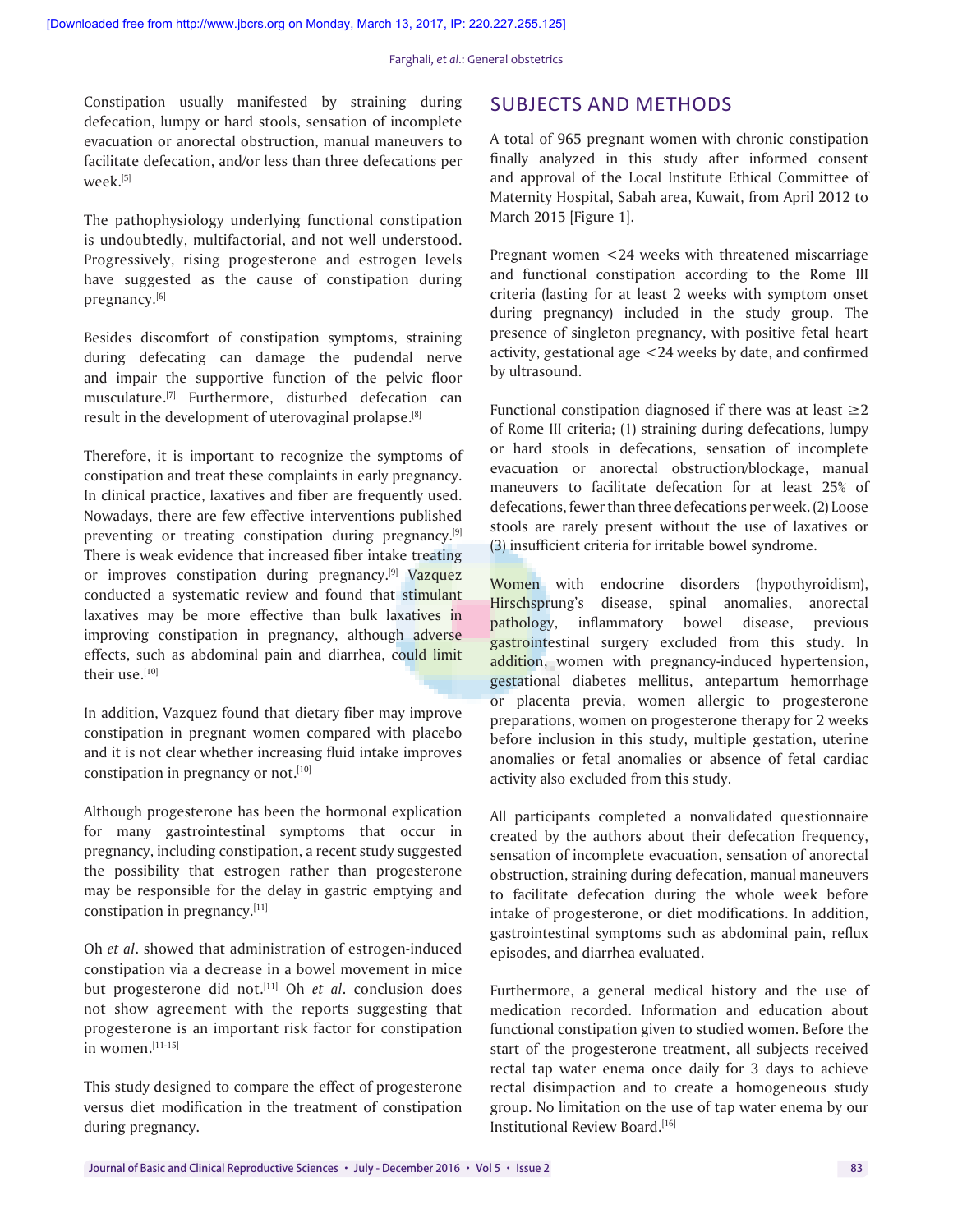Participants divided into two groups; control group (684 women), managed with diet modifications as treatment for their constipation by dietitian and study group (281 women) who developed threatened miscarriage and advised to take 400 mg progesterone vaginally (Cyclogest, Actavis, United Kingdom) daily for  $\geq$  1 week each until their bleeding stopped [Figure 1].

Diet modification includes increased fiber intake in the form of vegetables (carrots, romaine lettuce, broccoli, beetroot, and cucumbers) and fruits (apples, peaches, and melons). Unpolished rice contains water-soluble fibers; psyllium husk is a natural product that contains several types of fiber. Plenty of water throughout the day and glass of prune juice every morning will prevent constipation.<sup>[10]</sup>

During the treatment phase, the pregnant women filled daily diary containing similar questions as the questionnaire used at baseline evaluation. Data from the defecation diary summarized into weekly outcomes to be able to compare parameters of the study in the studied groups regarding its frequency and its difference from baseline.

Medications adverse effects and compliance evaluated at baseline and at 2, 4, and 6 weeks after starting progesterone therapy or diet modifications.

Primary outcome measures; change in defecation frequency. Secondary outcome measures; sensation of incomplete evacuation, sensation of anorectal obstruction, straining during defecation, manual maneuvers to facilitate defecation, abdominal pain, reflux episodes, medications adverse effects, and compliance.

#### **Sample size and statistical analysis**

Using G\*Power software version 3.17 (Heinrich Heine Universität; Düsseldorf; Germany) for sample size calculation, setting the  $\alpha$ -error probability at 0.05, power (1-β error probability) at 0.95%, and effective sample size (w) at 0.3. The effective size (w) was calculated as follows:  $w = \sqrt{\chi^2/N}$  , where  $\chi^2$  is the Chi-square test and *N* is the total sample size. A number of participants'  $\geq$ 220 needed to produce a statistically acceptable figure. Collected data were statistically analyzed using Statistical Package for Social Sciences; computer software version 18 (Chicago, IL, USA). Mean and standard deviation (SD) were used to represent numerical variables, while number and percentage were used to represent categorical variables. Independent Student's *t*-test used for numeric parametric variables, and  $\chi^2$  test used for categorical variables analysis. *P* < 0.05 was considered statistically significant.

### RESULTS

There was no significant difference between two studied groups regarding; mean age, parity, weight, body mass index, and gestational age at inclusion in this study [Table 1].

There was no significant difference between two studied groups regarding, number of women with ≥3 defecations/weeks and frequency of defecation each week [Table 2].

|                    | Table 1: Demographic data of the two studied groups |                   |         |  |  |
|--------------------|-----------------------------------------------------|-------------------|---------|--|--|
| <b>Variables</b>   | <b>Group A diet</b>                                 | <b>Group B</b>    | P       |  |  |
|                    | modification                                        | progesterone      |         |  |  |
|                    | $(n=684)$                                           | therapy $(n=281)$ |         |  |  |
| Age (years)        | 30.7(5.3)                                           | 32.2(4.2)         | $0^*$   |  |  |
| Parity             | 3(1.4)                                              | 4(2.1)            | $1.0*$  |  |  |
| Weight (kg)        | 89.6(7.2)                                           | 94.1(6.7)         | $0.08*$ |  |  |
| BMI $(kg/m2)$      | 30.4(4.3)                                           | 32.1(5.3)         | $0.9*$  |  |  |
| Gestational age at | 13.1(1.03)                                          | 14.24 (0.54)      | $0^*$   |  |  |
| inclusion (weeks)  |                                                     |                   |         |  |  |

\*Nonsignificant difference. Data presented as mean (SD). Statistical analysis done using Student's *t*‑test. BMI=Body mass index, SD=Standard deviation



**Figure 1:** The study course, excluded cases and reasons for exclusion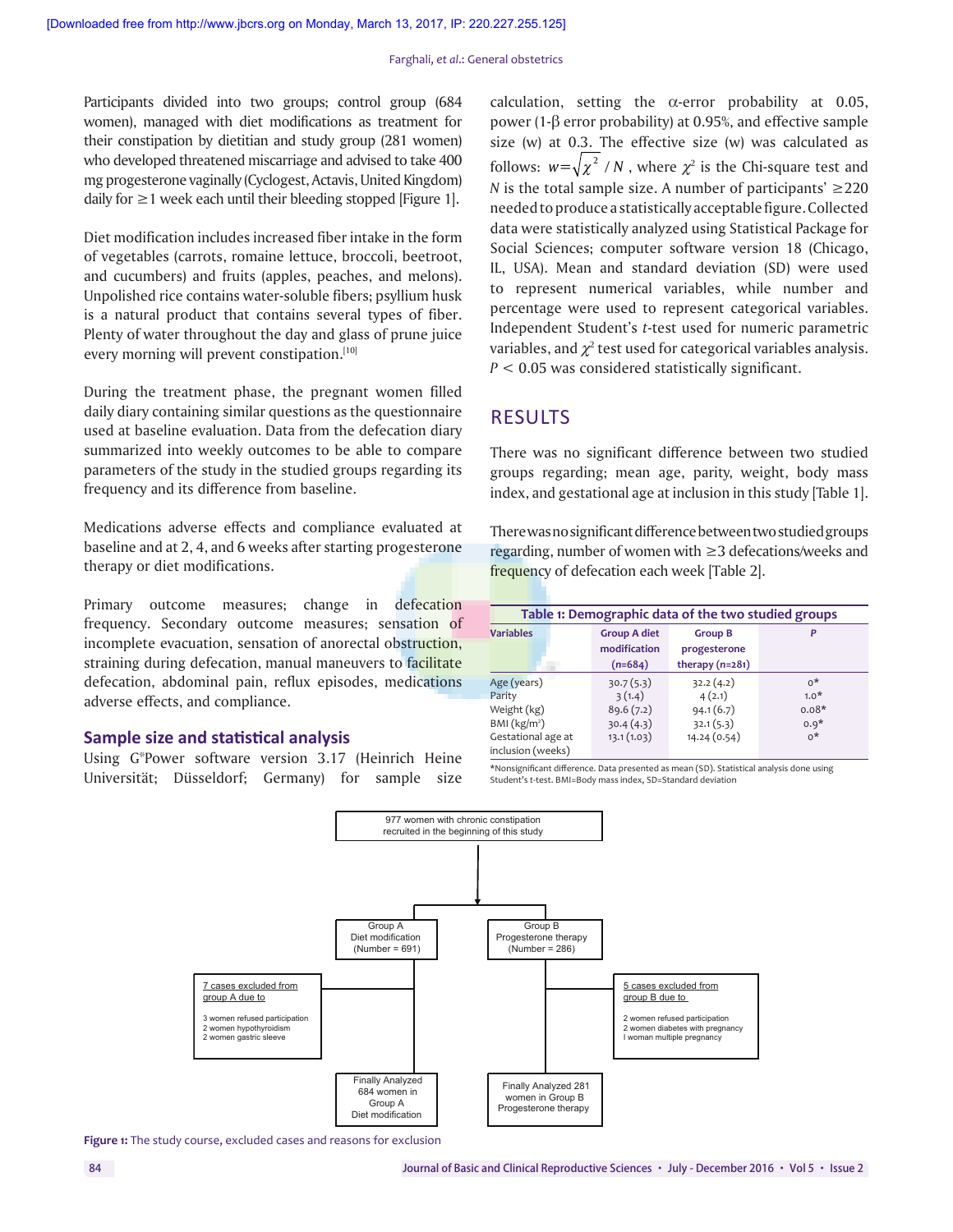Farghali, *et al*.: General obstetrics

| Table 2: Treatment outcome of the two studied groups |             |                                                                                        |                 |  |  |
|------------------------------------------------------|-------------|----------------------------------------------------------------------------------------|-----------------|--|--|
| <b>Variables</b>                                     |             | Group A diet modification ( $n=684$ ) (%) Group B progesterone therapy ( $n=281$ ) (%) | P, significance |  |  |
| Defecation frequency/week                            | 3.1(0.8)    | 6.7(3.2)                                                                               | $1*$            |  |  |
| Defecation frequency ≥3 week                         | 152(22.2)   | 143 (50.88)                                                                            | $0^*$           |  |  |
| Sensation of anorectal obstruction                   | 614(89.76)  | 154(54)                                                                                | $0.04**$        |  |  |
| Sensation of incomplete evacuation                   | 623(91.08)  | 177 (62.98)                                                                            | $0.03***$       |  |  |
| Straining during defecation                          | 647 (94.59) | 179 (63.7)                                                                             | $50.01**$       |  |  |
| Manual maneuvers to facilitate defecation            | 592 (86.54) | 56(19.9)                                                                               | $0.02**$        |  |  |
| Episodes of abdominal pain                           | 589 (84.11) | 52(18.5)                                                                               | $0.01$ **       |  |  |
| Presence of reflux episodes                          | 513(75)     | 49 (17.43)                                                                             | $0.03***$       |  |  |

\*\*Significant difference, \*Nonsignificant difference. When data presented as mean (SD), statistical analysis done using Student's *t*‑test, When data presented as number and percentage, statistical analysis done using Chi-square test. SD=Standard deviation

Sensation of anorectal obstruction and sensation of incomplete evacuation were significantly less in Group B (progesterone therapy) compared to Group A (diet modification) (54% [154/281] and 62.98% [177/281] vs. 89.76% [614/684] and 91.08% [623/684], respectively)  $(P = 0.04$  and 0.03, respectively).

Straining during defecation and manual maneuvers to facilitate evacuation were significantly less in Group B compared to Group A (63.7% [179/281] and 19.9% [56/281] vs. 94.59% [647/684] and 86.54% [592/684], respectively)  $(P < 0.01$  and 0.02, respectively).

Episodes of abdominal pain and the presence of reflux episodes were also significantly less in Group B compared to Group A (18.5% [52/281] and 17.43% [49/281] vs. 84.11% [589/684] and 75% [513/684], respectively) (*P* = 0.01 and 0.03, respectively) [Table 2].

Two women used rescue medication (Bisacodyl/Dulcolax®); one patient used Bisacodyl once in week 1, five times in week 2, and daily in week 3 and 4. The second woman used Bisacodyl only once in week 4. No side effects reported with any medications used during this study. The compliance with progesterone therapy and diet modification was 100%.

# **DISCUSSION**

Females often affected by constipation than males, especially during pregnancy. Although progesterone has been the hormonal explication for many gastrointestinal symptoms that occur in pregnancy, including constipation, a recent study suggested the possibility that estrogen rather than progesterone may be responsible for the delay in gastric emptying and constipation in pregnancy.[11]

Hence, this study designed to compare the effect of progesterone versus diet modification in the treatment of constipation during pregnancy.

There is limited evidence that dietary fiber and fluid intake improve constipation in pregnant women.

However, because of health benefits, increase fluid intake recommended as one of the first measures to relieve constipation. Painful perineum after episiotomy and prolonged recumbency after cesarean deliveries can aggravate constipation. $[6,17]$ 

In clinical practice, laxatives and fiber are frequently used in the treatment of constipation during pregnancy. Laxatives such as lactulose (synthetic nondigestible sugar Duphlac®, Abbott Maidenhead, UK) and Bisacodyl (Dulcolax/Durolax®, Boehringer Ingelheim Limited, Bracknell, Berkshire, RG12 8YS, UK) have proven to be safe for mother and fetus.[18]

Unfortunately, their side effects, such as abdominal pain and diarrhea, limit their use.<sup>[10]</sup> Polyethylene glycol 3350 (PEG, GlycoLax/MiraLax®, Kremers Urban Pharmaceuticals, New Jersey, USA), based laxatives technically meet the ideal criteria for constipation treatment; however, present data are insufficient to exclude any adverse effects on the fetus.<sup>[19]</sup>

To the best of our knowledge, this is the first study investigating the use of progesterone in constipated pregnant women. Based on the results of this study, progesterone could be of additional value in the prevention and treatment of constipation in pregnant women. An increase in defecation frequency observed during this study in progesterone group, but this increase was insignificant. Furthermore, sensation of anorectal obstruction, sensation of incomplete evacuation, straining during defecation manual maneuvers to facilitate evacuation, episodes of abdominal pain, and presence of reflux episodes were significantly less in Group B (progesterone therapy) compared to Group A (diet modification).

Many studies suggested that the findings in men, nonpregnant women, elderly, and children are not applicable to constipated pregnant women, because of differences in pathophysiology and hormone levels during pregnancy mainly progesterone.[20,21]

The association of female sex steroid hormones and constipation are still not clear. Oh *et al*. showed that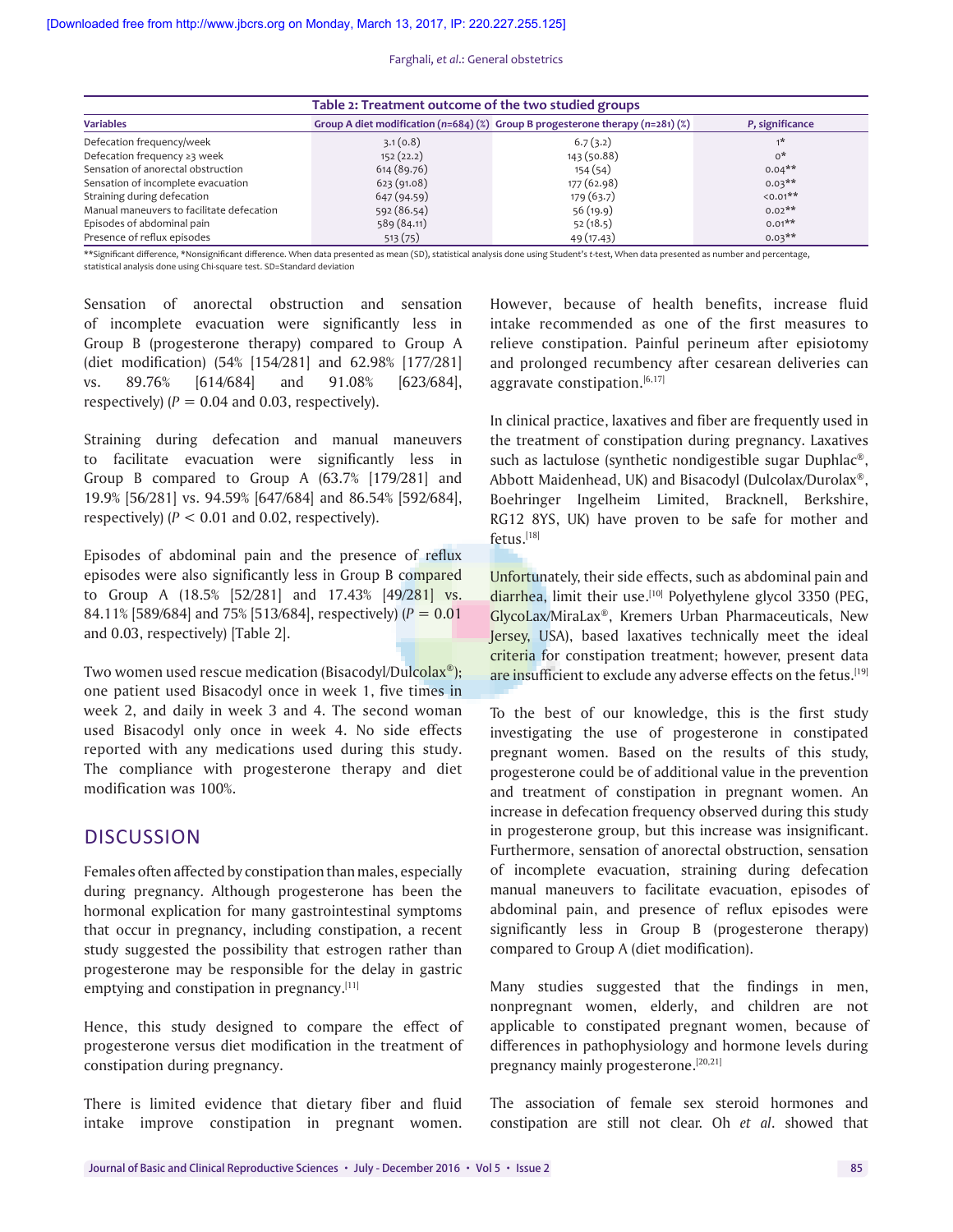administration of estrogen-induced constipation via a decrease in bowel movement in both male and female mice but progesterone did not.<sup>[11]</sup> This result suggests that estrogen rather than progesterone may be a detrimental factor of constipation; however, this conclusion does not show agreement with some reports suggesting that progesterone is an important risk factor for constipation in women, and this hypothesis was supported by results indicating that females had greater frequency of constipation during pregnancy.[12-15]

A recent study suggested the possibility that estrogen rather than progesterone may be responsible for the delay in gastric emptying and increase in colonic transit time observed in pregnancy.[11]

Parenteral administration of estradiol, the predominant estrogen during reproductive years to rats resulted in inhibited gastric emptying.[22,23]

On the other hand, female rats treated with progesterone did not show a decrease in colon myoelectric signal.<sup>[24]</sup>

# **CONCLUSIONS**

Estrogen rather than progesterone may be a detrimental factor of constipation via decreased bowel movement. Progesterone therapy seems to be effective in the treatment of functional constipation during pregnancy. A randomized placebo controlled trial is required to confirm data of this study.

The strength of this study is coming from being the first study investigating the use of progesterone in constipated pregnant women. In this study, due to the presence of a control group, the placebo effect of progesterone excluded and because of the controlled design, there is detailed information available on the natural course of constipation during pregnancy.

A limitation of this study is the nonvalidated questionnaire used at baseline, which could have caused recall bias resulting in possible underreporting of defecation frequency per week and other defecation-related parameters before the study.

#### **Acknowledgments**

Authors are grateful to all women agreed to participate in this study.

#### **Financial support and sponsorship** Nil.

#### **Conflicts of interest**

There are no conflicts of interest.

## **REFERENCES**

- 1. Mahamane Sani LA, Jinsong L, Mahaman Yacoubou AR. Functional bowel disorders and functional abdominal pain: Prevalence and symptoms characteristics in outpatient gastroenterology clinic (Wuhan, China). Donnish J Med Med Sci 2015;2:36-46.
- 2. Thukral C, Wolf JL. Therapy insight: Drugs for gastrointestinal disorders in pregnant women. Nat Clin Pract Gastroenterol Hepatol 2006;3:256-66.
- 3. Bols EM, Hendriks EJ, Berghmans BC, Baeten CG, Nijhuis JG, de Bie RA. A systematic review of etiological factors for postpartum fecal incontinence. Acta Obstet Gynecol Scand 2010;89:302-14.
- 4. Chatoor D, Emmnauel A. Constipation and evacuation disorders. Best Pract Res Clin Gastroenterol 2009;23:517-30.
- 5. Elsagh M, Fartookzadeh M, Adibi P, Amini Behbahani F, Kamalinejad M. Basic temperament among patients with functional constipation. Iran J Public Health 2015;44:1438-9.
- 6. Park HJ, Chae MH, Kim HS, Kim JW, Kim MY, Baik SK, *et al.* Colon transit time may predict inadequate bowel preparation in patients with chronic constipation. Intest Res 2015;13:339-45.
- 7. Amselem C, Puigdollers A, Azpiroz F, Sala C, Videla S, Fernández-Fraga X, *et al.* Constipation: A potential cause of pelvic floor damage? Neurogastroenterol Motil 2010;22:150-3, e48.
- 8. Elbiss HM, Osman N, Hammad FT. Prevalence, risk factors and severity of symptoms of pelvic organ prolapse among Emirati women. BMC Urol 2015;15:66.
- 9. Wu J, Liu B, Li N, Sun J, Wang L, Wang L, *et al.* Effect and safety of deep needling and shallow needling for functional constipation: A multicenter, randomized controlled trial. Medicine (Baltimore) 2014;93:e284.
- 10. Vazquez JC. Constipation, haemorrhoids and heartburn in pregnancy. Clin Evid (Online) 2008;2008:1411.
- 11. Oh JE, Kim YW, Park SY, Kim JY. Estrogen rather than progesterone cause constipation in both female and male mice. Korean J Physiol Pharmacol 2013;17:423-6.
- 12. Xiao ZL, Pricolo V, Biancani P, Behar J. Role of progesterone signaling in the regulation of G-protein levels in female chronic constipation. Gastroenterology 2005;128:667-75.
- 13. Cong P, Pricolo V, Biancani P, Behar J. Abnormalities of prostaglandins and cyclooxygenase enzymes in female patients with slow-transit constipation. Gastroenterology 2007;133:445-53.
- 14. Xiao ZL, Biancani P, Behar J. Effects of progesterone on motility and prostaglandin levels in the distal guinea pig colon. Am J Physiol Gastrointest Liver Physiol 2009;297:G886-93.
- 15. Bharadwaj S, Barber MD, Graff LA, Shen B. Symptomatology of irritable bowel syndrome and inflammatory bowel disease during the menstrual cycle. Gastroenterol Rep (Oxf) 2015;3:185-93.
- 16. Savas N. Gastrointestinal endoscopy in pregnancy. World J Gastroenterol 2014;20:15241-52.
- 17. Hannah ME, Whyte H, Hannah WJ, Hewson S, Amankwah K, Cheng M, *et al.* Maternal outcomes at 2 years after planned cesarean section versus planned vaginal birth for breech presentation at term: The international randomized Term Breech Trial. Am J Obstet Gynecol 2004;191:917-27.
- 18. Wexner SD, Beck DE, Baron TH, Fanelli RD, Hyman N, Shen B, *et al.*  A consensus document on bowel preparation before colonoscopy: Prepared by a task force from the American Society of Colon and Rectal Surgeons (ASCRS), the American Society for Gastrointestinal Endoscopy (ASGE), and the Society of American Gastrointestinal and Endoscopic Surgeons (SAGES). Gastrointest Endosc 2006;63:894-909.
- 19. Tytgat GN, McColl K, Tack J, Holtmann G, Hunt RH, Malfertheiner P, *et al.* New algorithm for the treatment of gastro-oesophageal reflux disease. Aliment Pharmacol Ther 2008;27:249-56.
- 20. Saurel-Cubizolles MJ, Romito P, Lelong N, Ancel PY. Women's health after childbirth: A longitudinal study in France and Italy. BJOG 2000;107:1202-9.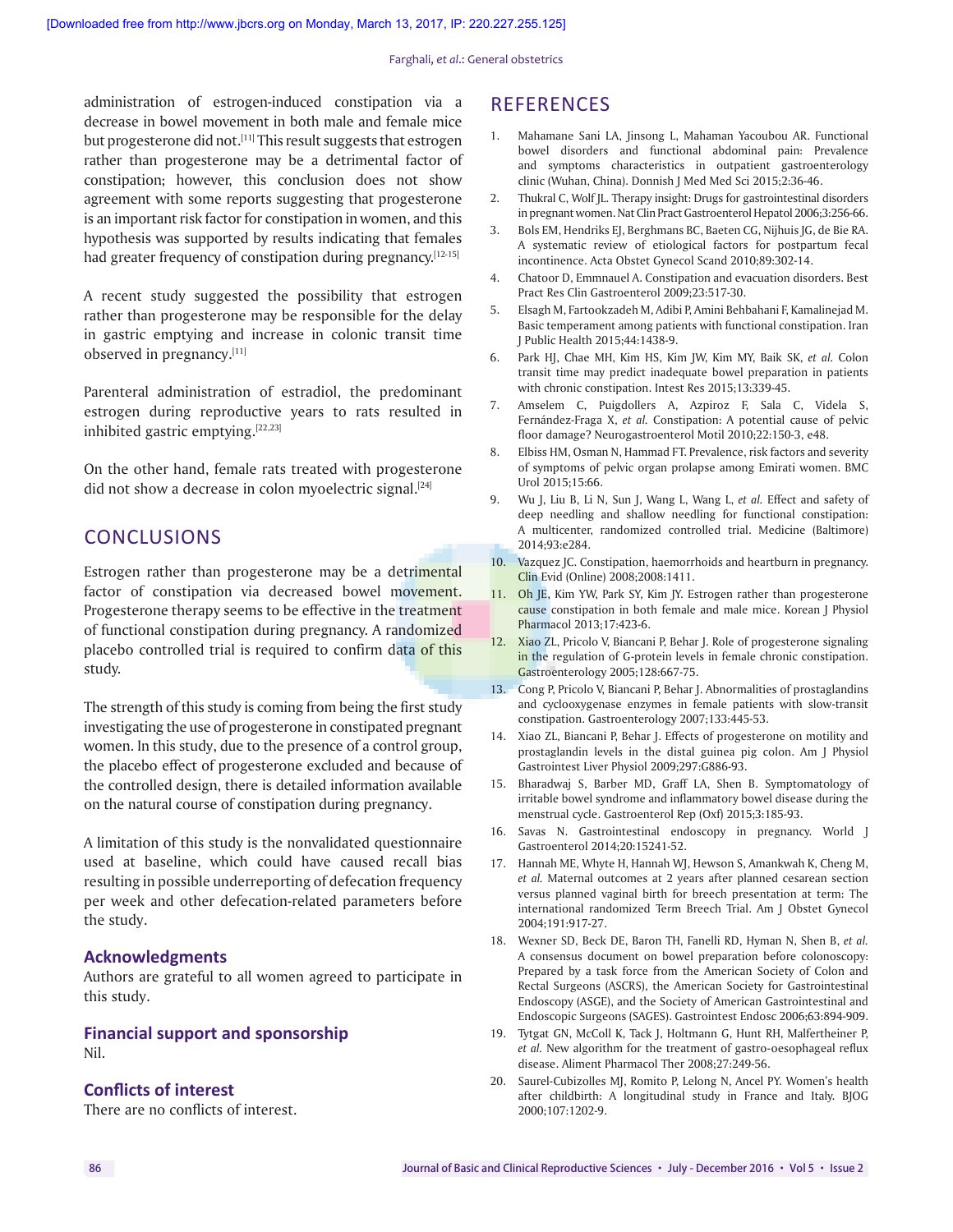Farghali, *et al*.: General obstetrics

- 21. Derbyshire E, Davies J, Costarelli V, Dettmar P. Diet, physical inactivity and the prevalence of constipation throughout and after pregnancy. Matern Child Nutr 2006;2:127-34.
- 22. Keshavarzi Z, Khaksari M. The effects of female sexual steroids on gastric function and barrier resistance of gastrointestinal tract following traumatic brain injury. J Pharm Bioallied Sci 2015;7:75-80.
- 23. Meleine M, Matricon J. Gender-related differences in irritable bowel syndrome: Potential mechanisms of sex hormones. World J Gastroenterol 2014;20:6725-43.
- 24. Speranzini LB, Lopasso PP, Laudanna AA. Progesterone, estrogen and pregnancy do not decrease colon myoelectric activity in rats: An *in vivo* study. Gynecol Obstet Invest 2008;66:53-8.



#### **Author Help: Reference checking facility**

The manuscript system (www.journalonweb.com) allows the authors to check and verify the accuracy and style of references. The tool checks the references with PubMed as per a predefined style. Authors are encouraged to use this facility, before submitting articles to the journal.

- The style as well as bibliographic elements should be 100% accurate, to help get the references verified from the system. Even a single spelling error or addition of issue number/month of publication will lead to an error when verifying the reference.
- Example of a correct style Sheahan P, O'leary G, Lee G, Fitzgibbon J. Cystic cervical metastases: Incidence and diagnosis using fine needle aspiration biopsy. Otolaryngol Head Neck Surg 2002;127:294-8.
- Only the references from journals indexed in PubMed will be checked.
- Enter each reference in new line, without a serial number.
- Add up to a maximum of 15 references at a time.
- If the reference is correct for its bibliographic elements and punctuations, it will be shown as CORRECT and a link to the correct article in PubMed will be given.
- If any of the bibliographic elements are missing, incorrect or extra (such as issue number), it will be shown as INCORRECT and link to possible articles in PubMed will be given.